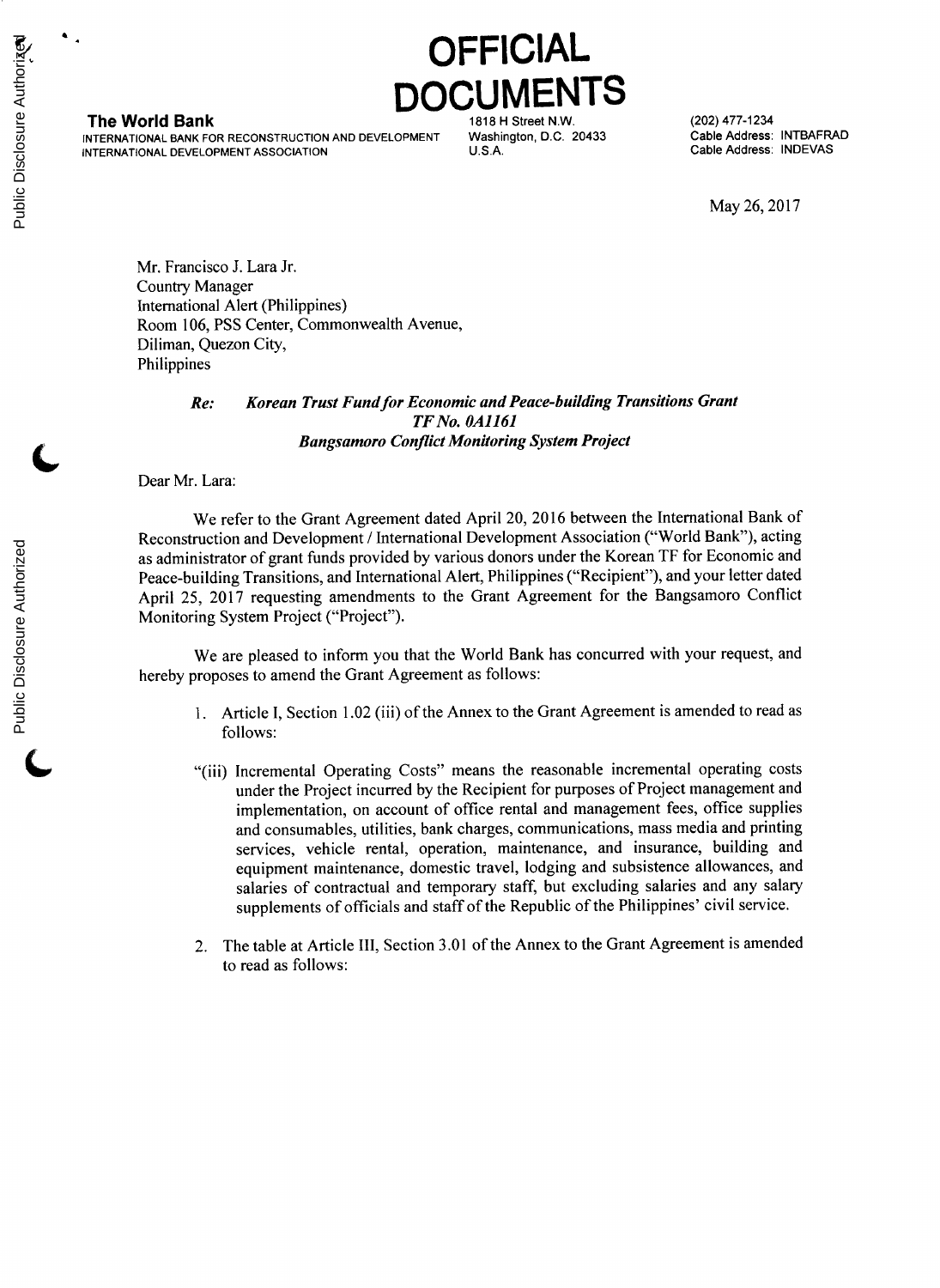| Category                                                                                                     | <b>Amount of the Grant</b><br><b>Allocated</b><br>(expressed in USD) | Percentage of<br><b>Expenditures to be</b><br><b>Financed</b><br>(inclusive of Taxes) |
|--------------------------------------------------------------------------------------------------------------|----------------------------------------------------------------------|---------------------------------------------------------------------------------------|
| (1) Goods, consultants'<br>services, Training and<br>Workshops, and<br><b>Incremental Operating</b><br>Costs | 505,920                                                              | 100%                                                                                  |
| (2) Project management fee<br>and other indirect costs                                                       | 38,080                                                               | 100%                                                                                  |
| <b>TOTAL AMOUNT</b>                                                                                          | 544,000                                                              |                                                                                       |

**3.** Article III, Section **3.02** of the Annex to the Grant Agreement is amended to read as **follows:**

*"3.03. Withdrawal Period* The Closing Date referred to in Section **3.06** (c) of the Standard Conditions is December **31, 2017."**

The proposed amendments to Article **I,** Section 1.02 (iii) and to the table at Article III, Section **3.01** of the Annex to the Grant Agreement above shall have retroactive effect from the date of countersignature of the Grant Agreement, namely April 21, **2016.**

Except as specifically amended **by** this amendment letter, all other provisions of the Grant Agreement shall remain in full force and effect.

Please confirm your agreement to the amendments set out above **by** having an authorized representative of the Recipient countersign and date the two copies of this letter amendment signed **by** the World Bank and return one of the two signed and countersigned original copies to the World Bank.

Upon receipt of the original copy of this letter countersigned (with the date of countersignature) on behalf of the Recipient, this amendment letter will become effective as of the date of the countersignature.

Sincerely, **INTERNATIONAL BANK FOR RECONSTRUCTION AND DEVELOPMENT INTERNATIONAL DEVELOPMENT ASSOCIATION**

1 larakWarweel

Mara K. Warwick Country Director, Philippines East Asia and Pacific Region